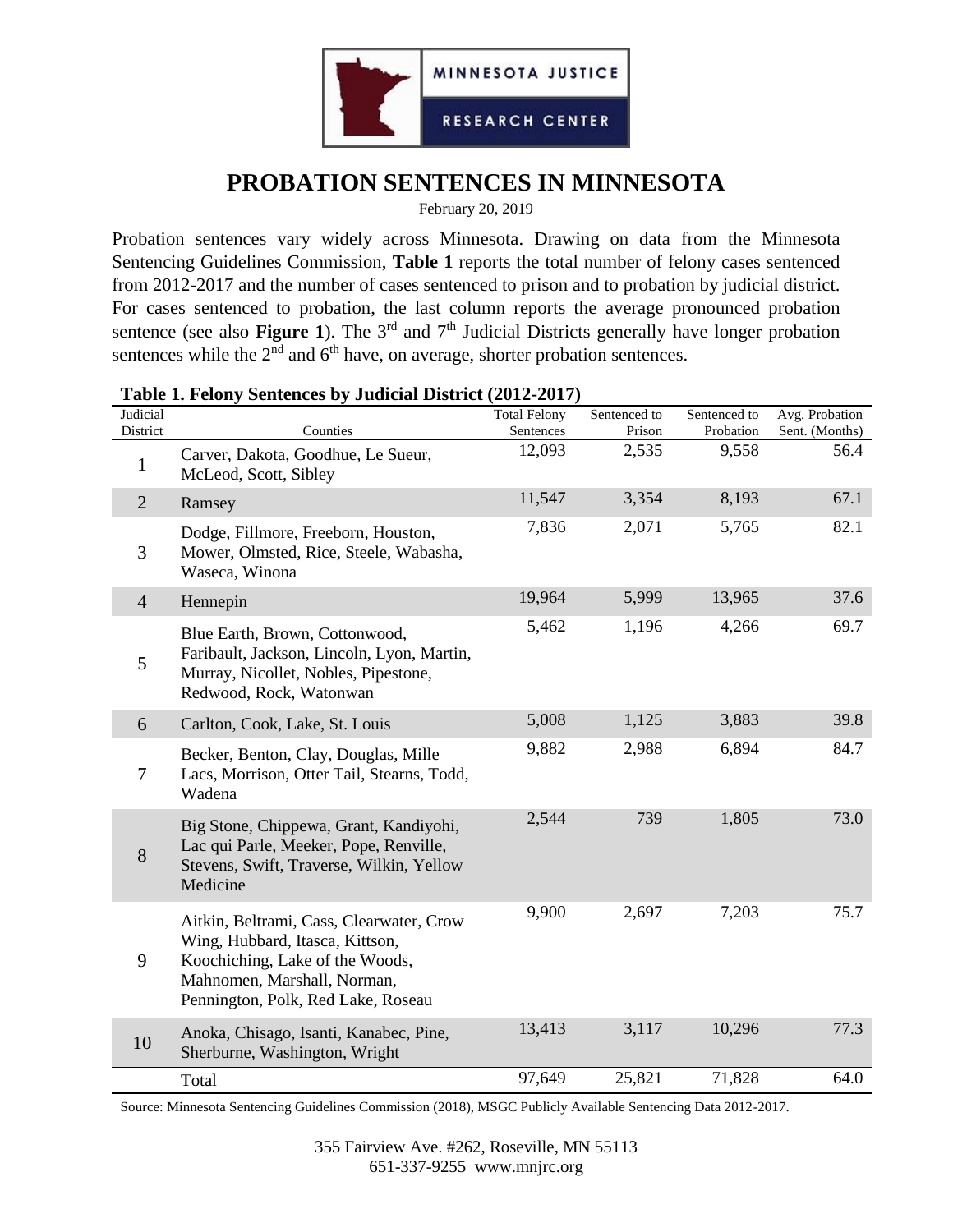

**Figure 1. Average Pronounced Probation Sentence by Judicial District, 2012-2017.**